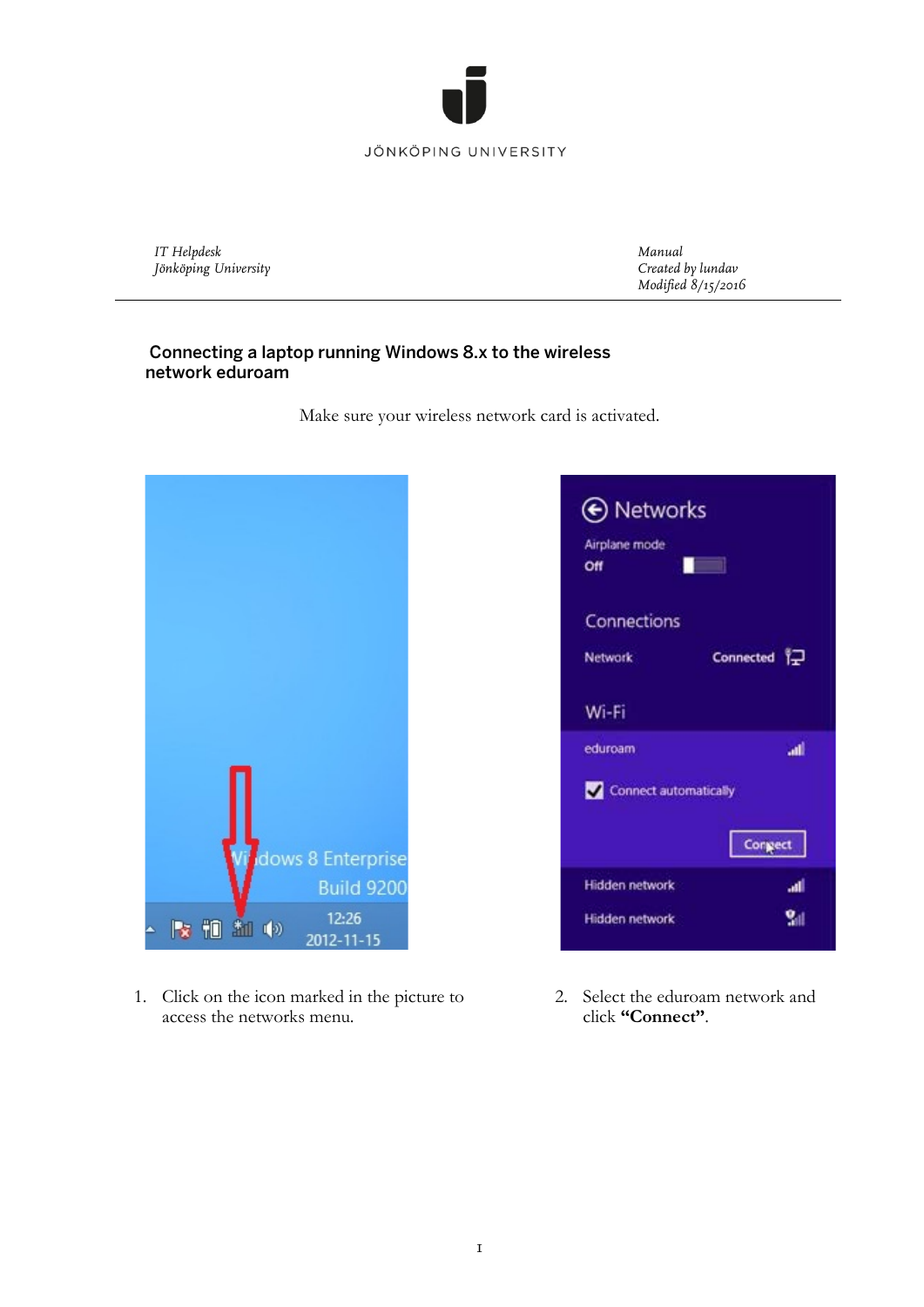| ← Networks                        |        |  |  |  |  |  |  |
|-----------------------------------|--------|--|--|--|--|--|--|
| eduroam                           | اللب   |  |  |  |  |  |  |
| Enter your user name and password |        |  |  |  |  |  |  |
| ogma@hj.se                        | ×      |  |  |  |  |  |  |
| Password                          |        |  |  |  |  |  |  |
| OK                                | Cancel |  |  |  |  |  |  |

| Encryption type:                                                       | <b>AES</b> |  |  |
|------------------------------------------------------------------------|------------|--|--|
|                                                                        |            |  |  |
| Choose a network authentication method:                                |            |  |  |
| Microsoft: Protected EAP (PEAP)                                        |            |  |  |
| Remember my credentials for this connection each<br>time I'm logged on |            |  |  |
|                                                                        |            |  |  |

- 3. Enter your username followed by @ju.se and your eduroam password and click OK.. If you are a guest at Jönköping University, type in the username and password used when logging on to your home university network.
- 4. Left click on **"Settings"**

| Verify the server's identity by validating the certificate     |           |
|----------------------------------------------------------------|-----------|
| √ Connect to these servers (examples:srv1;srv2;.*\.srv3\.com): |           |
| edurad 1.hi.se                                                 |           |
| Trusted Root Certification Authorities:                        |           |
| Microsoft Root Certificate Authority                           |           |
| Microsoft Root Certificate Authority 2010                      |           |
| Microsoft Root Certificate Authority 2011                      |           |
| Thawte Timestamping CA                                         |           |
| UTN - DATACorp SGC                                             |           |
| VeriSign Trust Network                                         |           |
| VeriSign Trust Network                                         |           |
|                                                                |           |
| Notifications before connecting:                               |           |
| Tell user if the server's identity can't be verified           |           |
| Select Authentication Method:                                  |           |
| Secured password (EAP-MSCHAP v2)                               | Configure |
| √ Enable Fast Reconnect                                        |           |
| Enforce Network Access Protection                              |           |
| Disconnect if server does not present cryptobinding TLV        |           |
| Enable Identity Privacy                                        |           |
|                                                                |           |



- 5. Make sure your settings are like in the picture above and choose **all** certificates named VeriSign Trust Network, then click **"configure".**
- 6. Uncheck **"Automatically use my windows logon name and password"** and click OK to close both windows.